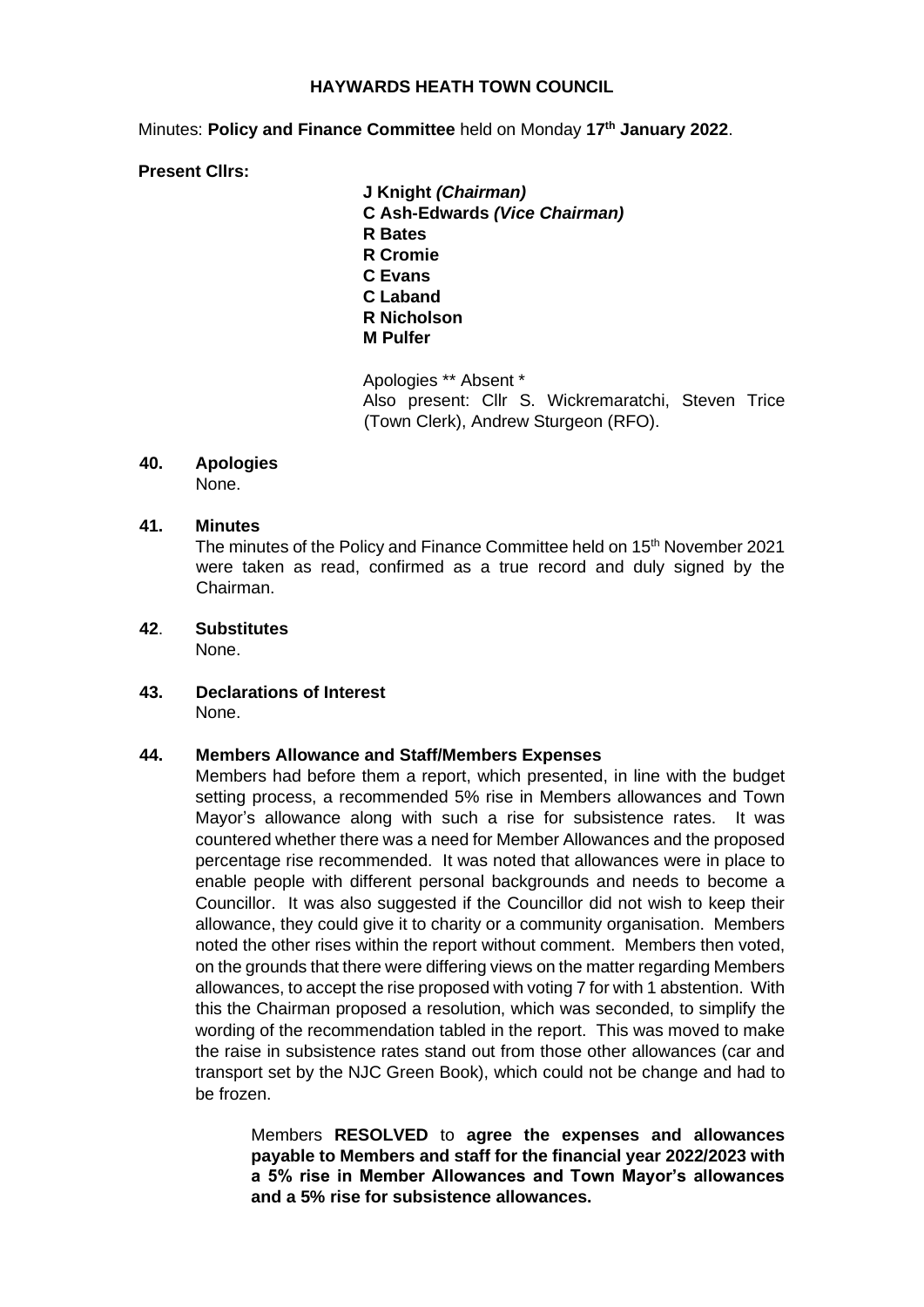# **45. Budget 2022/2023**

The Chairman thanked the RFO for putting together the budget, which Members had before them for consideration. At that point the Town Clerk explained that there was an error in his covering report and Members noted that under clause 9 of the report it should have read 19p not 9p per month rise in the Council tax charge. With this the RFO presented the budget as per the report and welcomed questions from Members on the basis that a balanced budget had been set showing a 5.3% rise in the precept,

- It was asked why there was a sharp rise in cemetery income. The RFO explained that the figure was based on a 5% rise as agreed by the Town Council in fees and set on a five-year average income.
- It was noted that there was conservative figure on hiring income. The RFO explained this was due to uncertainty at the present time and potential consequences of hirers not returning.
- The cost of diesel versus electric, in light of the new electric van was questioned along with the associated costs. The Town Clerk explained that the electric van was being phased in and the diesel would stay in service until September. The budget was based on this so the realisation of the electric costs would be seen during the next financial year.
- Members also noted that there would potentially be complications with regards to the office salaries budget with the annual pay award, which was not expected for 2021/2022, still being negotiated, which would result in an overspend in this year if agreed, or a need to carry monies over to the 2022/2023 if agreement could not be reach before early March.

Again, due to differing views on the percentage rise recommended, with no substantive reason given, Members voted on the proposed 2022/2023 budget with 7 voting with 1 abstention, with this.

#### Members **RESOLVED** to **recommend to Full Council,**

- **(a) the 2022 - 2023 budget, with a 4% increase in Council Tax and a 5.3% increase in the precept (which includes a tax base rise of 1.24%). This equates to a precept of £717,463. This will represent an average Band D Council Tax of £58.09 p.a.**
- **(b) approve the earmarking of a proportion of the projected 2021/2022 underspend to**
	- **a. Capital Budget at £10,000.**
	- **b. Western Road Cemetery at £5,000.**
	- **c. Muster Green at £5,000.**

## **46. Grants**

Members had two applications before them, which both asked for contributions towards running costs. Without comment, apart from acknowledging the excellent work that both organisations undertook within the community.

#### Members **RESOLVED** to;

- a) **A grant of £250 to 4sight Vision Support towards running costs.**
- b) **A grant of £250 to Albemarle Centre towards running costs relating to the Mid Sussex Duke of Edinburgh Centre.**